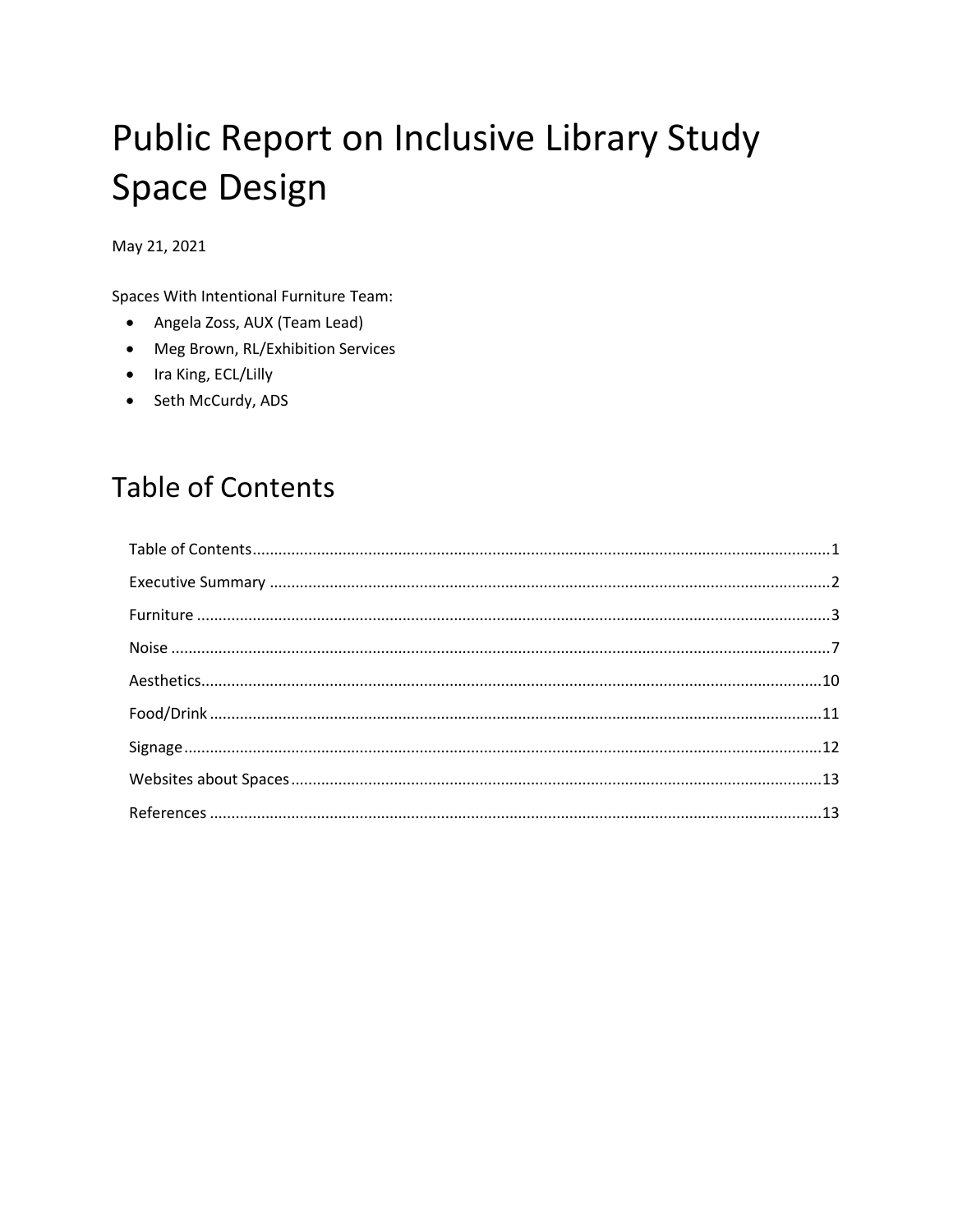### <span id="page-1-0"></span>Executive Summary

A review of literature across a variety of areas related to inclusive library study space design yielded the following concerns and suggestions.

- Furniture
	- $\circ$  Large, open study spaces present privacy and noise problems. Even for noisy zones, these spaces should be broken up with dividers and height-varying furniture. Quiet zones should avoid high-density seating and seating that forms groups.
	- $\circ$  Patrons with mobility issues may need additional space around furniture or access to lower tables for service desks and public terminals. An in-depth user study of patrons with disabilities should be charged.
	- o Large social groups can create a hostile environment that is unwelcoming to others. While furniture arrangement can discourage some group activities, a truly inclusive space should have and enforce policies that protect vulnerable populations.
- Noise
	- o Noisy zones in libraries should take advantage of other sources of noise, like service desks, cafés, and copy machines. Quiet zones in libraries should be separated from sources of noise, perhaps on separate floors.
	- $\circ$  Consider duplicating important services like public computing in both noisy and quiet zones.
	- $\circ$  Noise norms should be (carefully, politely) enforced to protect the library's ability to offer quiet and safe study environments.
	- $\circ$  Reservable individual study rooms have the potential to support a variety of patrons and might help eliminate a source of noise pollution on quiet floors.
- Aesthetics
	- $\circ$  "Neutral" design is not truly neutral, and there is no one size fits all when it comes to aesthetics. Library spaces should employ a variety of aesthetic choices to be inclusive to our large population of patrons.
- Food/Drink
	- $\circ$  Food-free spaces are essential for some patrons, while having access to food is essential to others.
	- o Offering microwave and refrigerator access is an inclusivity issue for low-income and non-traditional students.
- Signage
	- o Signage should be clear, simple, visual, and prevalent.
- Websites about Spaces
	- o Library websites should include detailed information about physical spaces. This is particularly helpful for patrons with disabilities.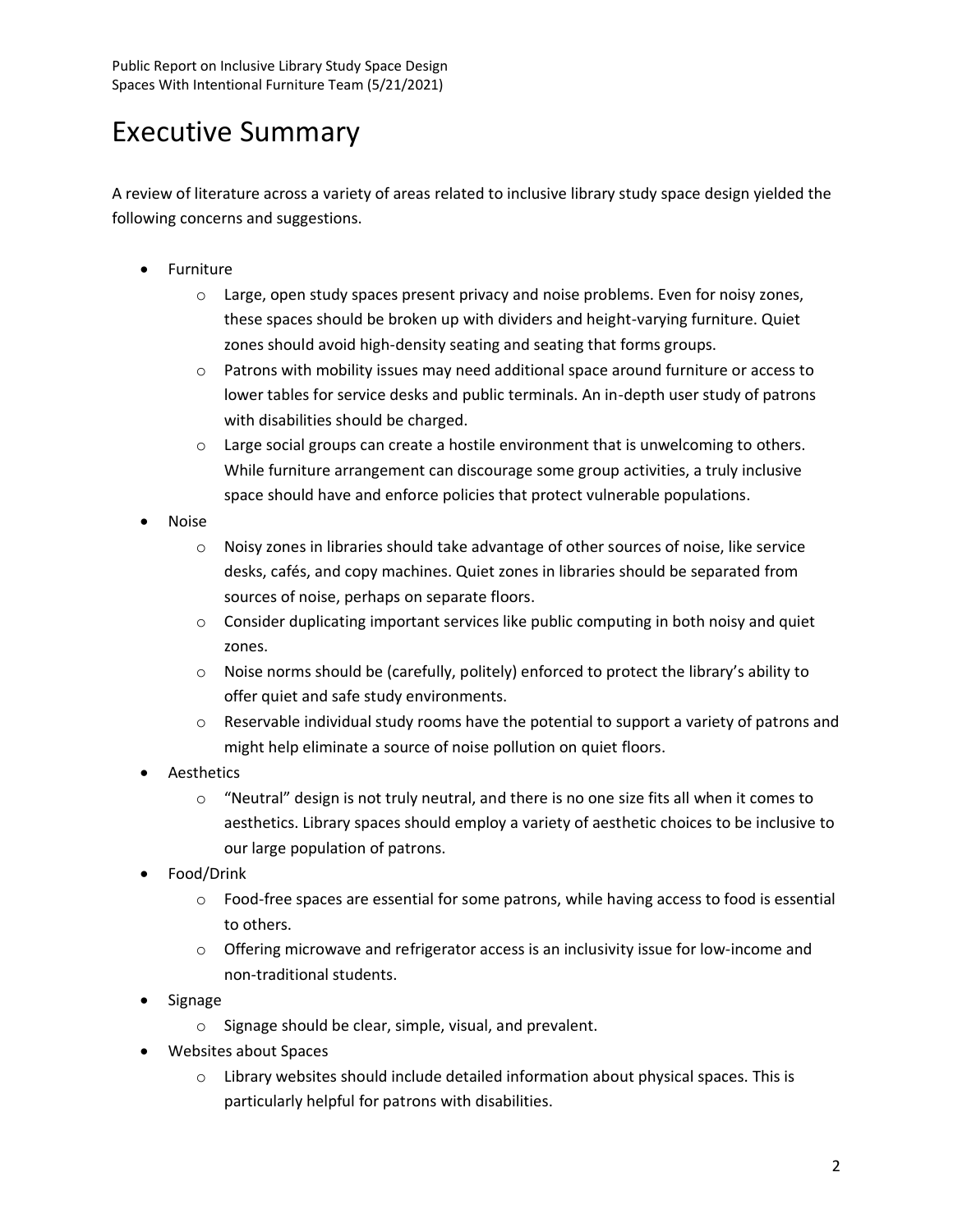### <span id="page-2-0"></span>Furniture

When designing library spaces, choices around furniture can be both highly powerful and highly problematic. Small changes in furniture design and placement can have a large impact on the perceived usefulness and inclusiveness of the space.

One of the more frustrating aspects of furniture choice for library space designers can be the lack of agreement amongst students. For every student who prefers one style of chair, there is another who prefers the opposite. It is an area where the only consistency seems to be the lack of consistency. Likewise, when trying to meet needs for explicit requests, very small details about the actual furniture chosen can cause that item to be considered a failure. The result might be characterized as, "Sure, I wanted a standing desk... but not **that** standing desk."

In the literature as well as our findings at Duke University Libraries (DUL), the most requested features of study spaces include a large amount of table space to work, adequate task lighting (preferably natural lighting), and access to working electrical outlets (Andrews, Wright, & Raskin, 2016; Hegde, Boucher, & Lavelle, 2018; Mohanty, 2002). Additionally, the literature and student feedback both support the need for a wide variety of types of furniture and space designs (Couture et al., 2021). Variety helps accommodate different personalities, different types of work that needs to be done, and different accommodations needed by different people.

This vision of variety in libraries to support modern study habits is well captured by the following quote:

"…the team sees libraries adjusting the learning commons model to adapt large, open spaces into a series of boutique spaces, creating different atmospheres that support different kinds of work and learning styles. This will include appropriate amounts of silent and quiet individual study spaces, and it will be flexible enough to be modified by patrons to create the space they need, whether that is a group collaboration space or a small bubble of privacy and quiet in a public space." (Hegde, Boucher, & Lavelle, 2018, p. 912)

#### Types of Spaces

Furniture selection and arrangement should be tailored to fit the desired use of the space. While policy can be used to suggest space usage, furniture itself has a powerful impact on the types of activities seen as appropriate in a space.

For the purposes of this report, we will borrow from the literature a classification of spaces that combines the desired noise level of the space with the visual and aural privacy afforded by the space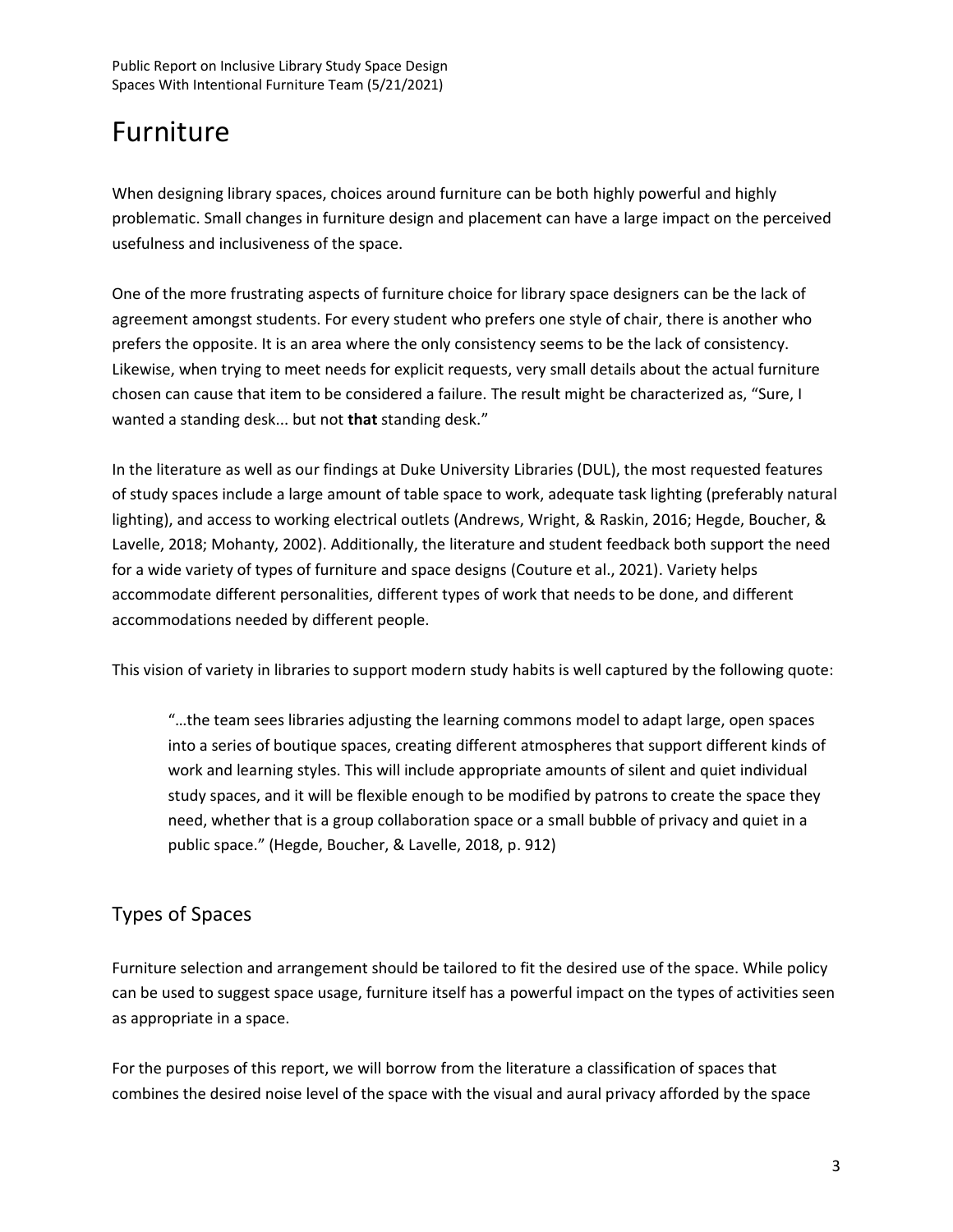(Andrews et al., 2016; *Insights, Applications + Solutions: Active Learning Spaces*, 2014; Wang, 2019). The classification results in four types of spaces: public/together (noisy open spaces), private/together (group study rooms), public/alone (quiet open spaces), and private/alone (quiet, individual study rooms).



The following sections outline three groups of suggestions from the literature that may be worth considering when reviewing DUL study spaces: design suggestions for large, open spaces; issues related to mobility, and issues related to large social groups in the library.

#### Large Open Spaces

The literature suggestions that design of open study spaces in libraries can be quite tricky. It is true that students often come to the library to be surrounded by other people who are engaged in contemplative study, which acts as a sort of social pressure to be studious (Broughton, 2019). Large, open study spaces, however, present privacy challenges to solo studiers. Students, especially those from historically minoritized groups, do not want to feel on display in library spaces *(Hedge, et al., 2018; Mohanty, 2002; Gibson & Hughes-Hassell, 2017; Broughton, 2019).* They are often subjected to increased scrutiny from other students, library staff, and security staff, and if made to feel that they do not belong in library spaces, they can experience many negative outcomes to their health, wellbeing, and success in an academic environment.

It is not only solo studiers who have trouble with open spaces. At times, even study groups feel awkward making noise in a large open space (Hegde et al., 2018; Wang, 2019). Doing group work in an open space puts the group on display, especially if others in the space are currently studying quietly. Once noise begins in an open space, however, it can spread around the library quickly, both by changing the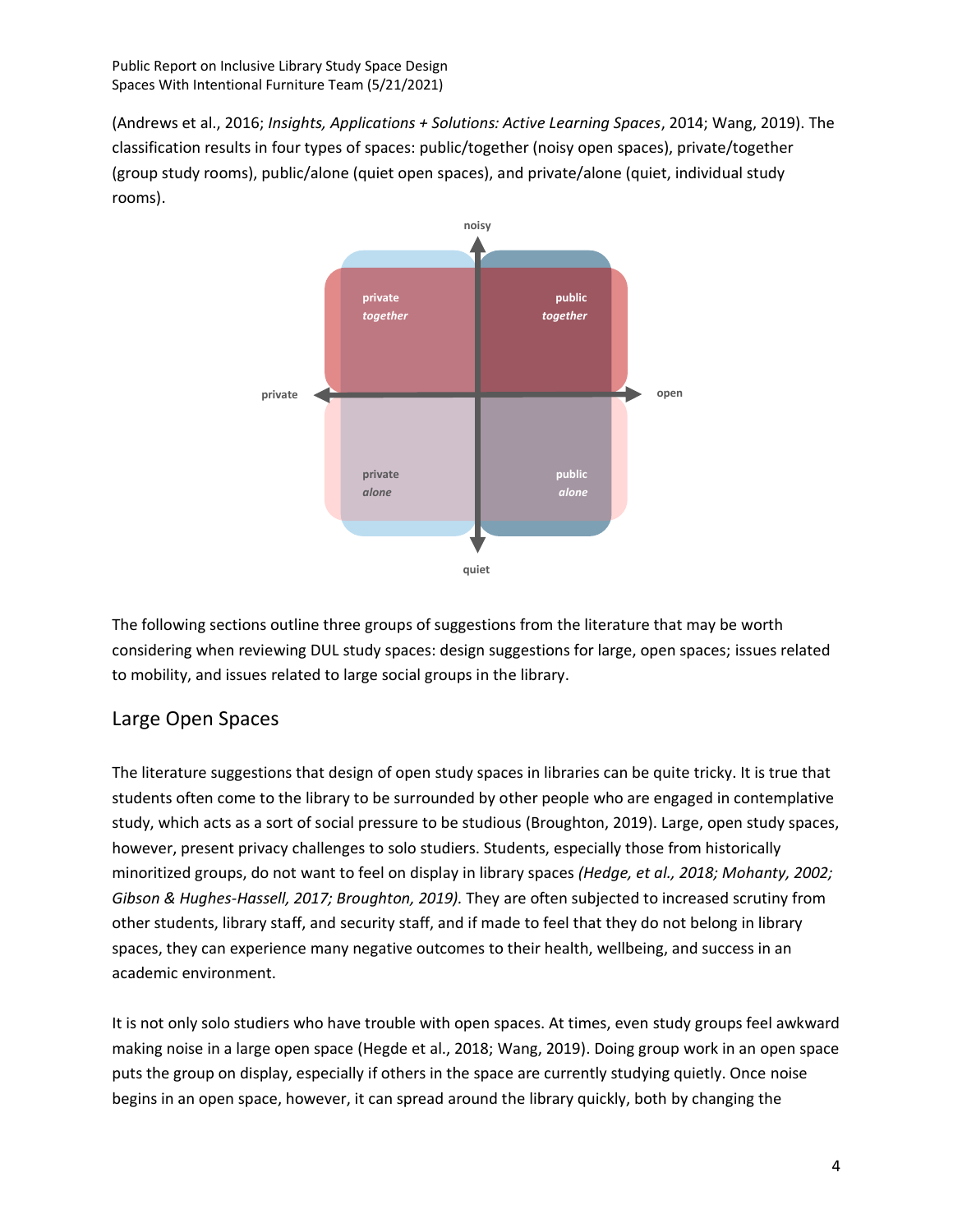impression of the purpose of a space and by forcing others to increase volume to be heard over existing noise (Bird & Puglisi, 1984).

Different types and arrangements of furniture are recommended for open spaces with different noise norms. For example, Andrews et al. (2016) found that "long tables and task chairs indicated that the reading room was for traditional study, while mobile tables and chairs defined the collaborative center" (p. 659). But even after dividing the open spaces up into noisy and quiet spaces, each type of space will still need some variety in furniture types and arrangements.

For noisy open spaces (public/together), use furniture to encourage socializing and group work – for example, circular tables or circular arrangements of comfortable seating (Luyben, Cohen, Conger, & Gration, 1981; Mohanty, 2002). Group privacy in noisy spaces can be supported by privacy-controlling furniture like partitions or whiteboards or with clever furniture placement – for example, alternating heights of furniture, alternating the direction furniture groups face, etc. (Andrews et al., 2016; Wang, 2019).

For quiet open spaces (private/together), the same practice of alternating heights and direction of furniture can improve visual privacy. For example, long study tables can be interwoven with carrels (Andrews et al., 2016; Mohanty, 2002; Wang, 2019). This reduces the likelihood that solo studiers at tables will feel on display and that the carrels will be clustered in large and tightly packed (i.e., privacy reducing) formations. Limiting the density of chairs at tables in private/together spaces better matches the tendency of solo studiers to spread out from each other and also discourages groups from sitting in conversation range (Luyben et al., 1981; Mohanty, 2002).

An additional note on carrels is that, while they afford visual privacy, some carrels have features that can be off-putting to solo studiers. Try to avoid carrels with limited table space and task lighting (Mohanty, 2002; Young, 2003). If the carrel walls are tall or solid, the carrels should have attached lighting that will not cause glare on the screen of a laptop. Another option is to have walls of a material that lets a bit of light through, like fabric.

Finally, quiet open spaces can still be tricky for some students who need quiet but also like a bit of visual stimulation while taking breaks during long study sessions (Mohanty, 2002). Opportunities to look outside through windows may be useful for private/together spaces.

#### Issues Related to Mobility

There may be furniture styles and arrangements that meet the official requirements for ADA compliance but that present problems for patrons with mobility issues. For example, one study found that a library's desktop computers were too densely packed for users with mobility issues (Pontoriero & Zippo-Mazur, 2019). While not every piece of furniture has to suit every patron, public computing is a special service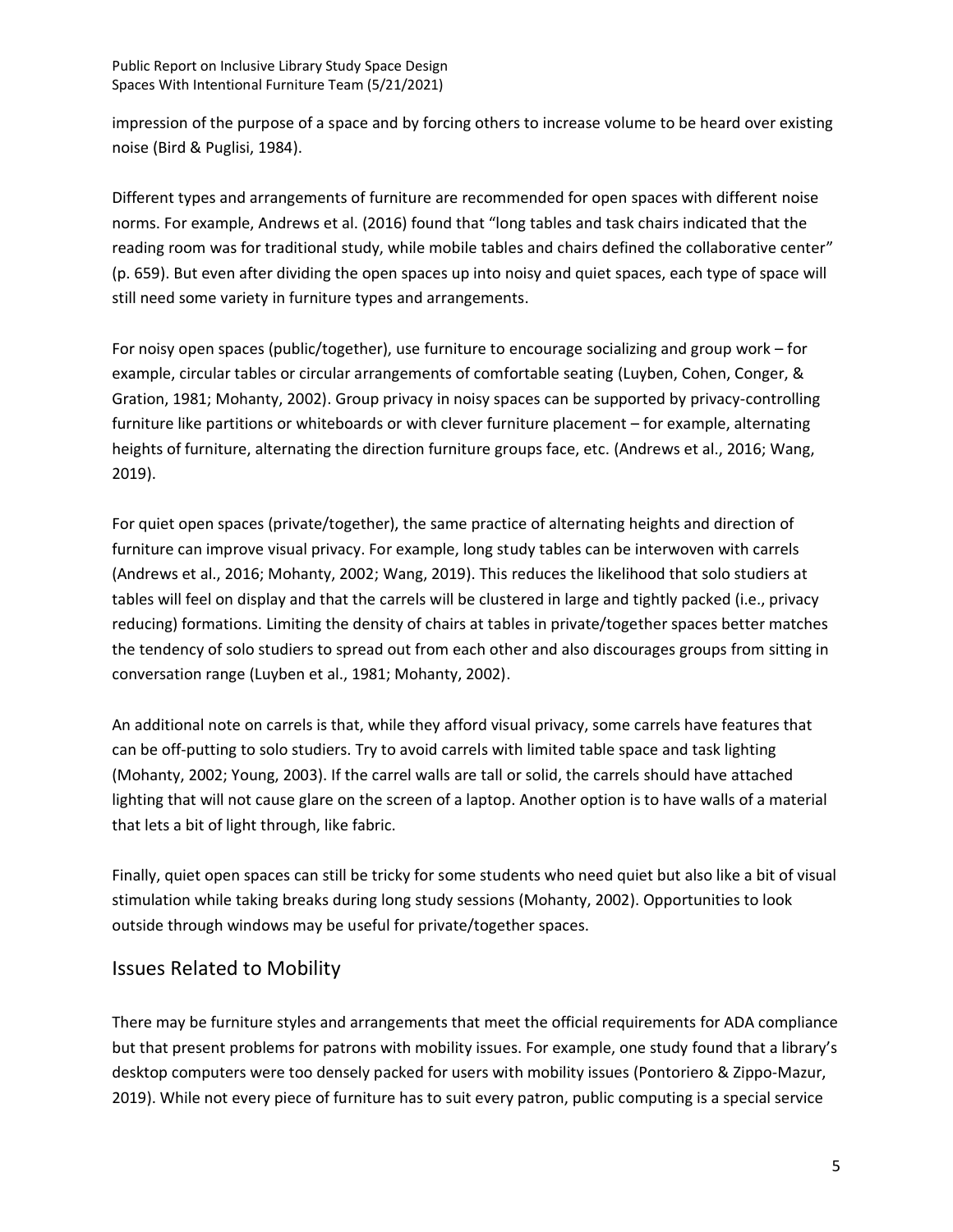and should be reviewed to ensure that there is sufficient space around terminals and perhaps a variety of seating options (more below). Members of this team also have received complaints from users about the inclusiveness of our spaces to people with disabilities, despite being compliant with regulations.

Another issue that should receive attention is whether we offer tables of varying height for all of our major services. Help desks, assistive equipment, computer terminals, print release stations, etc. should each have multiple table height options for users who either need to be sitting or can't be sitting (Cruz, 2019; Pontoriero & Zippo-Mazur, 2019). Easy to remove chairs can support the use of low tables by both people who use wheelchairs and people who need to be sitting.

These are just some of the issues that might be presenting problems for patrons with mobility issues or other disabilities. We strongly recommend conducting an in-depth user study focusing on the use of our study spaces by students with disabilities to identify additional issues and appropriate solutions.

#### Issues Related to Large Social Groups

A final inclusion issue relates to the use of library spaces by large social groups, including groups affiliated with Greek organizations on campus. DUL has had reports of large groups affiliated with fraternities overtaking library spaces and causing disturbances, and these reports are mirrored by similar mentions in the literature (Broughton, 2019; Young, 2003). These situations are very unwelcoming, especially to people who are members of historically marginalized groups, like people of color and people from the LGBTQ+ community (Broughton, 2019).

At DUL, we have had reports of this type of behavior happening especially on the upper and lower floors of Perkins Library. These spaces may be especially prone to this behavior because they are far from staff zones and have large tables that can accommodate large groups. In the future, it may be more appropriate to select solo study or very small group furniture for these spaces, distributed far enough apart to discourage discussions or group activities.

In the past, the preference has been to use the design of a space and simple conventions like posted noise norms to promote pro-social behavior, rather than enact explicit policies that may come across as overly restrictive and originating from a distant library management office. Still, posted policies can be useful for establishing expectations and allowing staff to enforce negative consequences for anti-social behavior. When it comes to the safety and wellbeing of space users, it may be worth considering more explicit approaches that empower students to ask for staff to help address anti-social behavior by groups.

Posted policy signage or other reminders of highlights appropriate and inappropriate behavior can help guide behavior, explain any consequences of policy violations, and empower students to push back against inappropriate behavior (Aarts & Dijksterhuis, 2003). Policies should always be enforced by staff,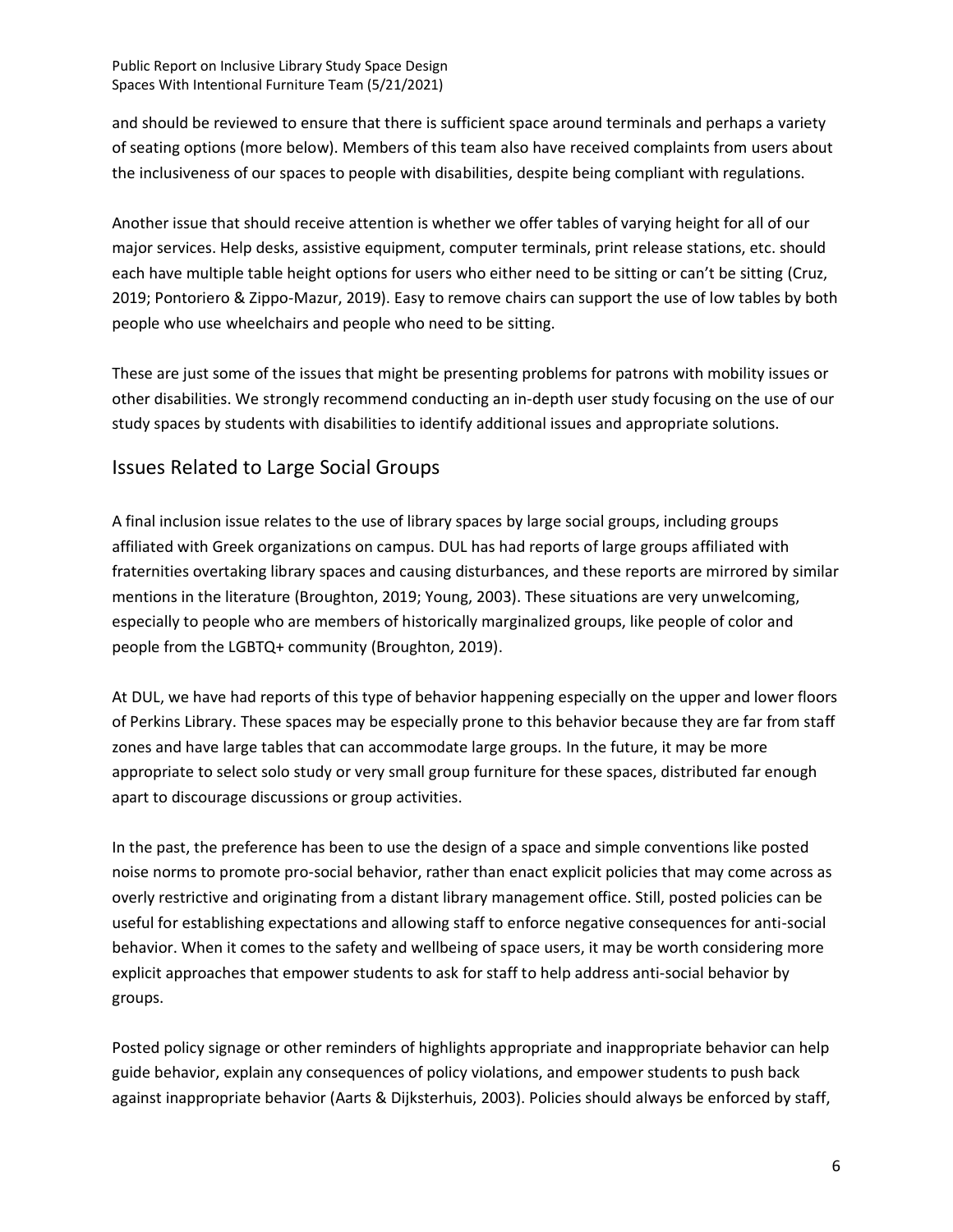however, or they will carry no weight. To ensure policies are being followed without having the library feel too oppressive is a delicate balance, but our survey data show that many students would like library staff to enforce policies and address problematic behavior in library spaces. It may be worth having nonsecurity library staff visit the more remote study spaces regularly to observe behavior and politely remind students of policies when needed. This offers the added benefit of potentially having staff available to help people even when they are not close to a service point. Ultimately, students have the right to feel safe in our spaces, and our failure to address problematic behavior in our spaces may cause them to question our commitment to inclusion.

### <span id="page-6-0"></span>Noise

Noise policies are a common topic in the comments of our biennial satisfaction surveys. In the 2020 biennial student satisfaction survey, noise was #7 in the list of most frequently mentioned topics, and 72% of those comments were requests (rather than compliments). Of the 215 comments requesting something related to noise policies, the majority seem to be requests for additional quiet spaces or enforcement of quiet policies. Notably, there are a few comments that discuss how noise policies interact with feelings of safety and other issues of identity, including mentions of overhearing discriminatory or derogatory language, the presence of noise as harmful to people with learning disabilities, and the discomfort of overcrowded and noisy spaces. Of course, there are also comments that problematize completely silent environments, indicating that the complete lack of noise can be a source of stress for some, especially in open spaces.

Somewhat paradoxically, the many requests for more quiet spaces may really be a request for more noisy spaces, as suggested by one commenter who noted that the noisy spaces in the library are often crowded and that groups can have trouble finding a place to work. Other comments raise issues of sound-proofing and distances between spaces, suggesting that we have existing quiet zones that cannot practically be kept quiet because of their proximity to noisier spaces.

The issue of noise is one where there is likely no perfect solution. In the following sections, we will share some ideas that may not have been considered, but there is no guarantee that we will be able to design the perfect organization of noise in our study spaces to suit all patrons.

#### Arrangement of Noisy and Quiet Spaces

Deciding how to designate noise norms for different zones in the library is complex. One issue is whether quiet and noisy spaces can co-exist on the same floor of the library. The literature seems mixed on this issue. Some research insists that quiet spaces and noisy spaces must be on separate floors with complete separation through walls (Franks & Asher, 2014), but some libraries seem to have success blending them on the same floor (Andrews et al., 2016). For blended floors, some studies suggest that it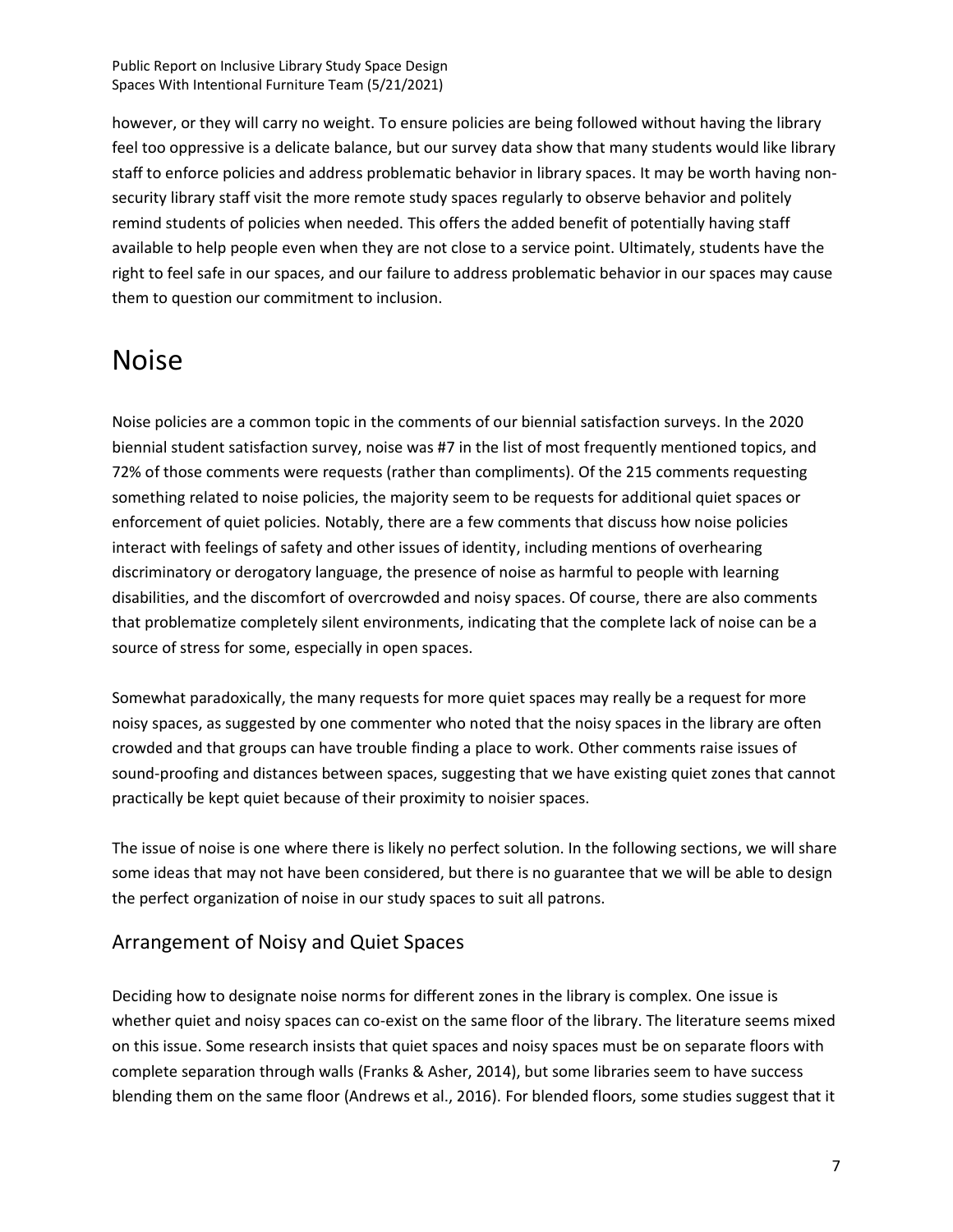works to put quiet space in rooms and keep noisy spaces outside ("Quiet vs. noisy patrons: erecting noise barriers," 1979). Others suggest the opposite – keep noisy spaces in rooms and quiet spaces outside (Bird & Puglisi, 1984).

One aspect to consider in the placement of noisy spaces is the presence of other sources of noise: staff at a help desk, common traffic zones, stairs and elevators, bathrooms, coffee shops, spaces without noise-cancelling features like carpet or low ceilings, noisy machines like printers, etc. (Mohanty, 2002). The presence of these noise sources can signal that it is safe to make noise, so use caution when locating quiet spaces near these areas (Bird & Puglisi, 1984; Both, Heitor, & Medeiros, 2013).

Finally, note that some students may be using library spaces as an informal social space where they can see and be seen while on campus. In these cases, it is a benefit for social/study spaces to be located near entrances and common pathways through the library spaces (Young, 2003).

#### Service Parity in Noisy/Quiet Spaces

A brief note about service parity across spaces: there are some services that tend to be offered only in noisy spaces, like public terminals. Users may well wish to have access to a public terminal in a quiet and distraction-free space (Franks & Asher, 2014). Consider how this and other services might be offered across different noise zones to suit different study habits.

#### Enforcement of Noise Norms

Existing literature shows how quiet spaces can feel very constraining and unwelcoming for people of color, and the actions that are needed to enforce quiet can also be employed to further oppress vulnerable and minoritized populations (Gibson & Hughes-Hassell, 2017; Pierard & Baca, 2019; Schomberg & Cole, 2016). Reporting and enforcing of noise policy violations is subjective and can be biased against members of minoritized groups, who may purposely avoid restrictive spaces in fear of such conflict. As Gibson, et al. ( 2017) remind us, "...many local libraries still employ inappropriate (and arbitrary) codes of conduct that serve to silence and exclude vulnerable groups in the interest of maintaining law and order" (p. 321).

On the other side, however, noise can make others feel unwelcome when groups of students engage in derogatory or oppressive speech. "Sarah, a white senior studying nutrition started by telling me about avoiding certain spaces at certain times in the library where she has encountered groups of people who are loud and talk about sexual conquests, drinking, and drugs. She added, 'I feel like in a lot of group spaces that happens.'" (Broughton, 2019, p. 7). Failure to enforce policies with members of the dominant culture can negatively impact feelings of safety and belonging among people from historically marginalized groups.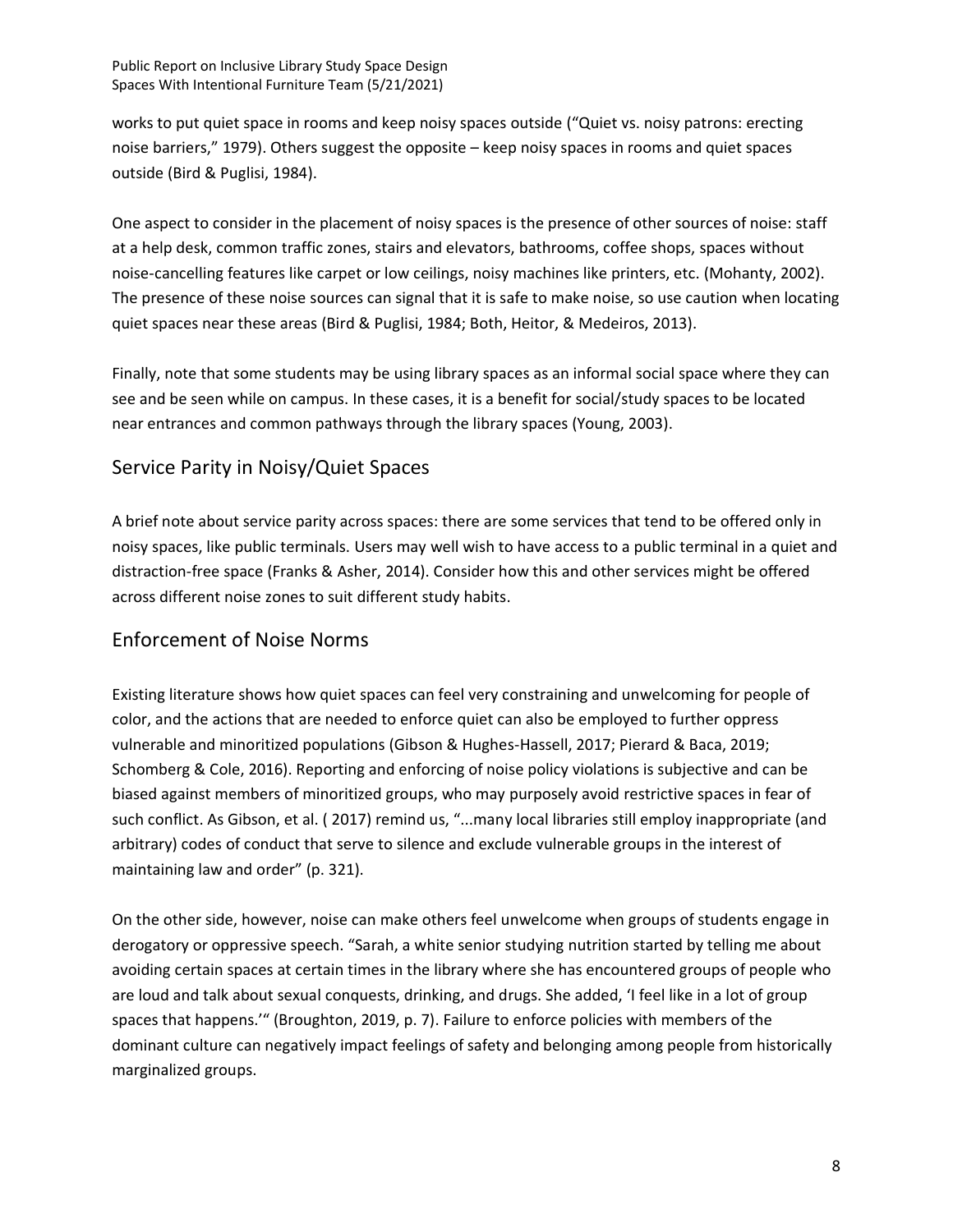Though libraries are one of the few spaces on campus that offer protected quiet spaces (Pontoriero & Zippo-Mazur, 2019), the increasingly group-oriented work of students has increased the demand for group study spaces. If group study spaces in a library are inadequate to serve the demand, groups without space can infringe upon quiet spaces (Franks & Asher, 2014). Once noise enters a space, it can spread through the space quickly, which has led some researchers to recommend swift (thought polite) enforcement of noise policies (Bird & Puglisi, 1984), combined with adequate provision of noisy spaces.

The enforcement of noise norms is a complex issue, but feedback from Duke students and the need to provide a safe environment for quiet study suggests that additional staff monitoring of quiet study spaces may be useful. "Offering students safe, isolated environments as well as monitoring spaces with a visible presence may be help to control large, open spaces" (Broughton, 2019, p. 9). There is some support that even student staff, with training, can be successful monitoring quiet spaces and curtailing noise in a polite manner (Bird & Puglisi, 1984).

Similar monitoring of noisy spaces could alert staff to large groups that are engaging in anti-social behavior, as well as helping staff understand the patterns of noise in spaces. Just as quiet spaces should be reserved for quiet study, it is not helpful for noisy spaces to develop a norm of quiet study; groups should be made to feel welcome to make noise, perhaps by adding privacy-affording dividers or by introducing additional noise sources (e.g., service points, food-related amenities). Another area to explore for communication of norms might be to introduce signage that models the expected behavior in a space, triggering the students' association between a space and a type of study activity (Aarts & Dijksterhuis, 2003).

#### Private/Alone

At this time, DUL has spaces that fall under three of the aforementioned space categories: private/together, public/together, and public/alone. DUL does not have widely available private/alone study spaces<sup>1</sup>, but evidence suggests that this type of space is very much in need (Andrews et al., 2016; Brunskill, 2020; Cruz, 2019; Pontoriero & Zippo-Mazur, 2019; Young, 2003).

Firstly, private/alone spaces (for example, reservable individual study rooms) benefit patrons who are sensitive to sensory stimuli (sight, sound, smell, etc.) and who need a completely distraction-free environment. (Brunskill, 2020; Cruz, 2019; Pontoriero & Zippo-Mazur, 2019). Even the movement of others through a space can cause distraction, no matter how quiet the space is (Young, 2003).

 $1$  The current study room policy specifies that groups with reservations have first priority to the rooms. In the past, the system has required two email addresses in an attempt to restrict use of the rooms to groups of two or more. Separately, there is a dedicated solo study space that can be reserved by students who have a formal ADA accommodation letter, but this room has historically been located on noisy floors.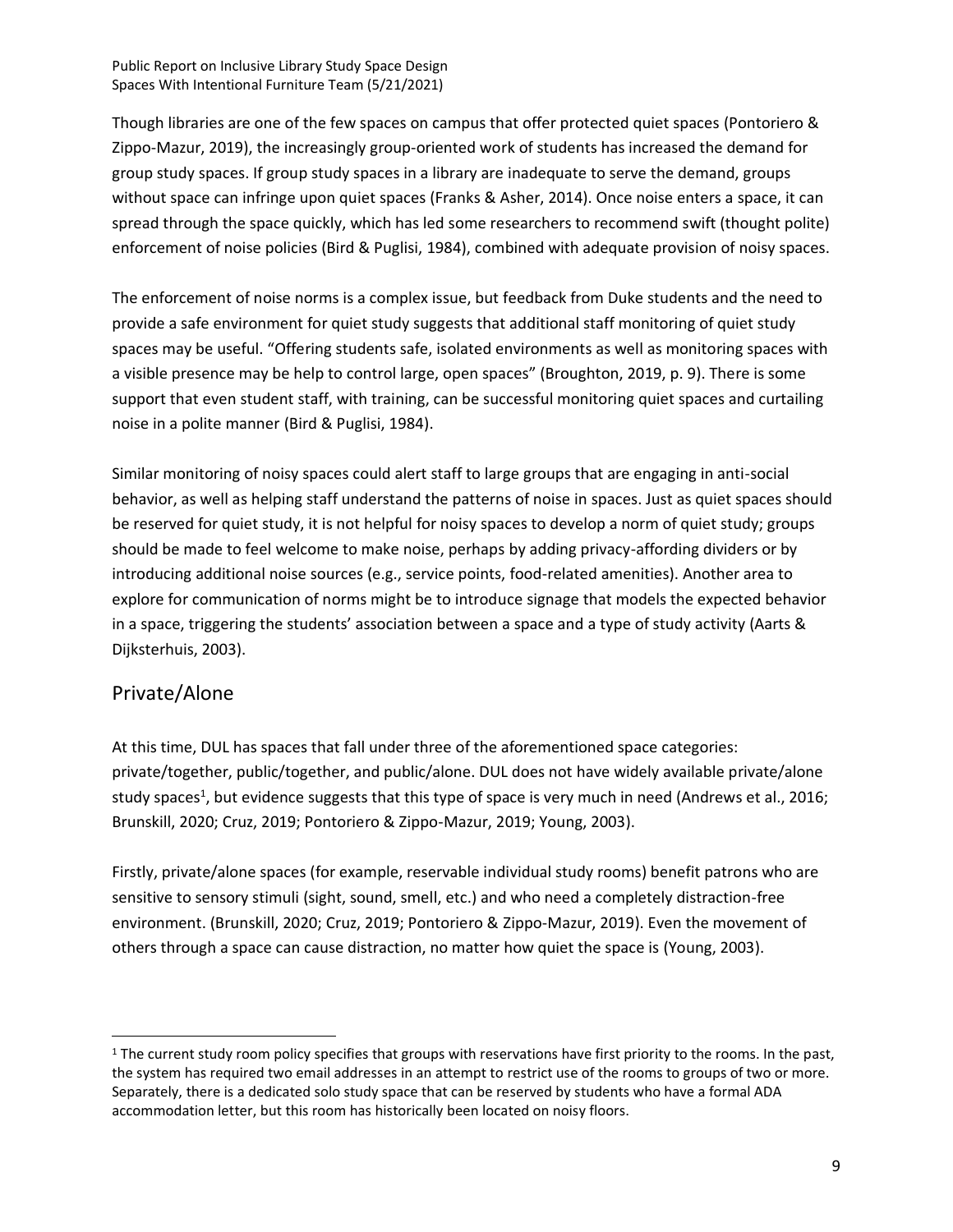Another group of patrons who benefit from reservable study spaces are people with mobility issues. Our current study spaces require that solo studiers find a study seat by navigating the library until they find an open seat in an appropriate zone. The only reservable spaces are for groups and individuals with interview needs. A person with mobility issues is extremely disadvantaged by this system of having to wander until a space is found, especially if it necessitates changing floors (Brunskill, 2020). Reservable individual seats, perhaps in both noisy and quiet zones, would guarantee that people with mobility issues have a place to study when needed and would allow them to travel directly to that space.

One way to offer private/alone space in our existing study spaces would be to convert the group study rooms on quiet floors to reservable individual study spaces. Group study rooms on quiet floors contribute to noise pollution on those floors – the walls to the rooms are not soundproof, and groups entering and leaving rooms or wandering floors looking for open rooms can introduce noise into the space. Unfortunately, these rooms are often near stairways and elevators, which could be a source of distraction. Also, many of these rooms may seem too large to offer to single users, but in the absence of other options, this would be a good starting point. Other possibilities may be to devote graduate student carrels to this purpose or to build additional semi-permanent isolated spaces in an otherwise quiet zone. This type of service could benefit a large set of users and should be seriously considered.

### <span id="page-9-0"></span>Aesthetics

The aesthetics of a space have an impact on both use of the space and feelings of welcomeness or belonging. Some recommendations about aesthetic design stem from a review of the literature, while others represent past feedback provided by DUL patrons (students especially).

Something that applies very generally to spaces is the need for intentionality in design. A space with a haphazard appearance - mismatched furniture, furniture layouts that lack regularity, unusual combinations of aesthetic styles and visual accents - affect students' willingness to spend time in a space and contribute to the upkeep of that space. We hear regular positive feedback about campus spaces with cohesive and intentional design, like the modern designs of newly renovated library spaces or the classic designs of our traditional reading rooms. In our spaces with less intentionality, where mismatching furniture is organized in disconnected groupings and there is limited visual cohesion, students complain about both the style and also the cleanliness of the space. It is perhaps a combination of the design of the space and the lack of staff presence that contributes to reports of aggressive behavior and feelings of unwelcomeness in these spaces.

Beyond simple intentionality, however, is the need for variation in aesthetic choices. Our users frequently comment on aesthetics in our spaces, but they do not always agree or have the same preferences. While it can be tempting to adopt a "neutral" aesthetic design to try to find a common denominator across all people, we know with certainty that students do not perceive these choices as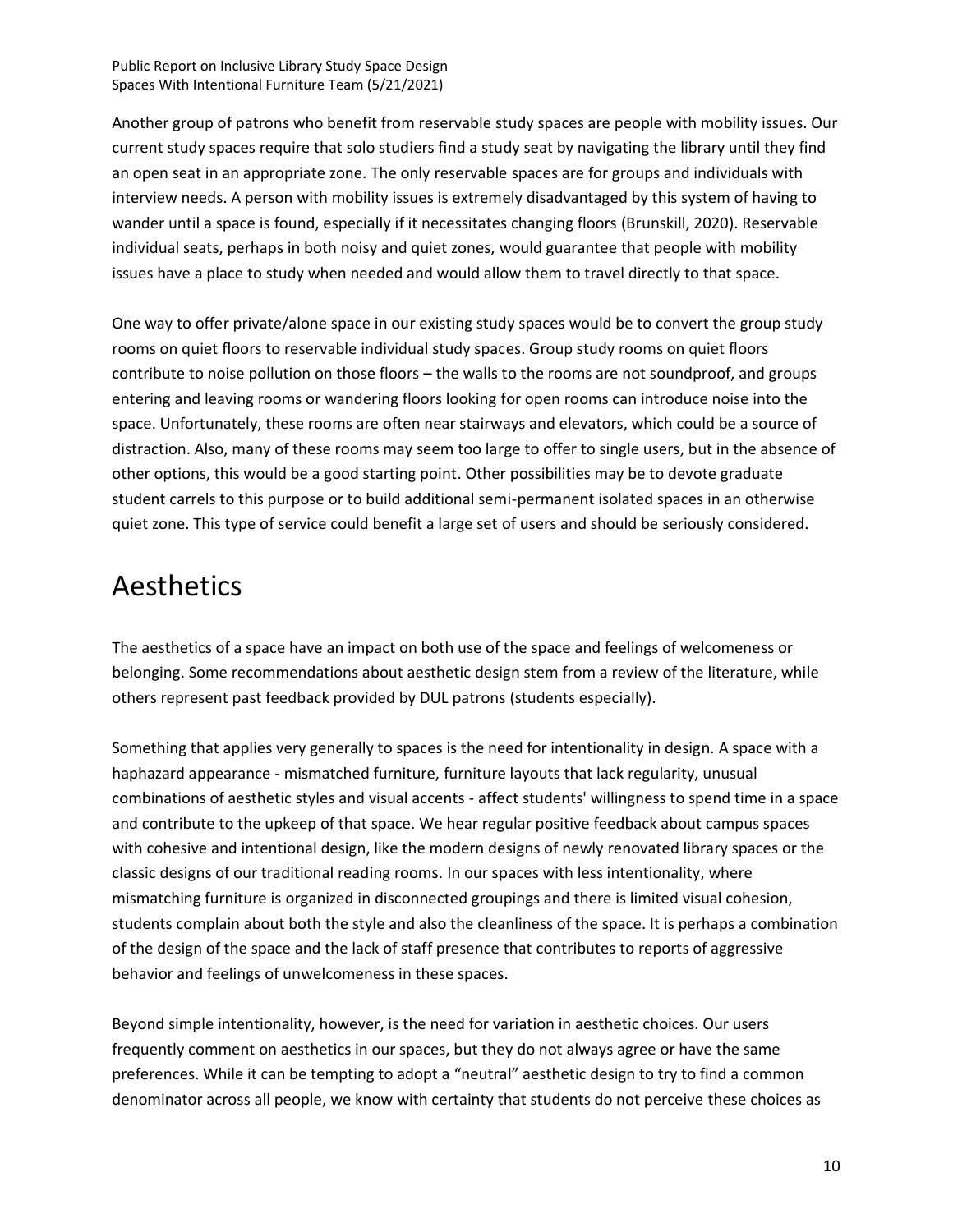neutral. Similar feedback appears in a study by Hegde et al. (2018). "Respondents talked about the 'colors' of the space in terms of their brightness/warmth and the energy that they provide, as well as distaste for white walls given their 'institutional' feel" (Hegde et al., 2018, p. 910-911).

Students may use the word drab or bland to describe our spaces, but those words are still attached to reports of feeling unwelcome. Especially problematic are spaces with both neutrality and formality. Students who identify as having energy and personality can feel actively excluded by spaces that seem to impress on them a need to be serious, quiet, reserved, and proper. They see the spaces as being designed for someone who is most definitely not them.

As with other areas of space design, we see this as evidence that **we should be providing spaces that employ a variety of aesthetic choices**. We should make efforts to be inclusive of a variety of different aesthetic tastes so everyone has a space where they feel welcomed and that they belong. A related area is the choice of art and artifacts used within the space. Research has shown the importance of representation in art and artifacts for helping minoritized groups feel welcome (Conner, Reinhart, Thomas, & Tumolillo, 2021). While varying aesthetics, we should also make sure we vary the representation of different segments of our community throughout all of our spaces.

The use of color in spaces can raise complex issues. Different colors have difference cultural meanings, and different individuals react very differently to different colors. For example, bright color schemes may be a distraction for some and trigger migraines in others, while some may feel energized by those same colors. Muted colors may be difficult for those who suffer from depression but calming for others. Again, the answer seems to be variety and intentionality.

## <span id="page-10-0"></span>Food/Drink

The availability of food and drink can also be polarizing to our students. Some patrons are especially sensitive to the smells or noises associated with food. Providing food-free environments, as we do currently, provides some protection from those distractions. The addition of completely distraction-free solo study spaces would likely be necessary to meet the needs of some users.

For others, access to food and drink while studying is crucial to their academic success or even their health. Consider, for example, students who have health issues and need to either eat regularly or take medicine with food (Pontoriero & Zippo-Mazur, 2019). Likewise, for people with mobility issues, being able to eat and study in the same place would reduce the need to change locations over the course of a study session.

While in the normal course of operation most of our study spaces allow food, we do not provide the most inclusive of environments when it comes to food. For lower income and non-traditional students,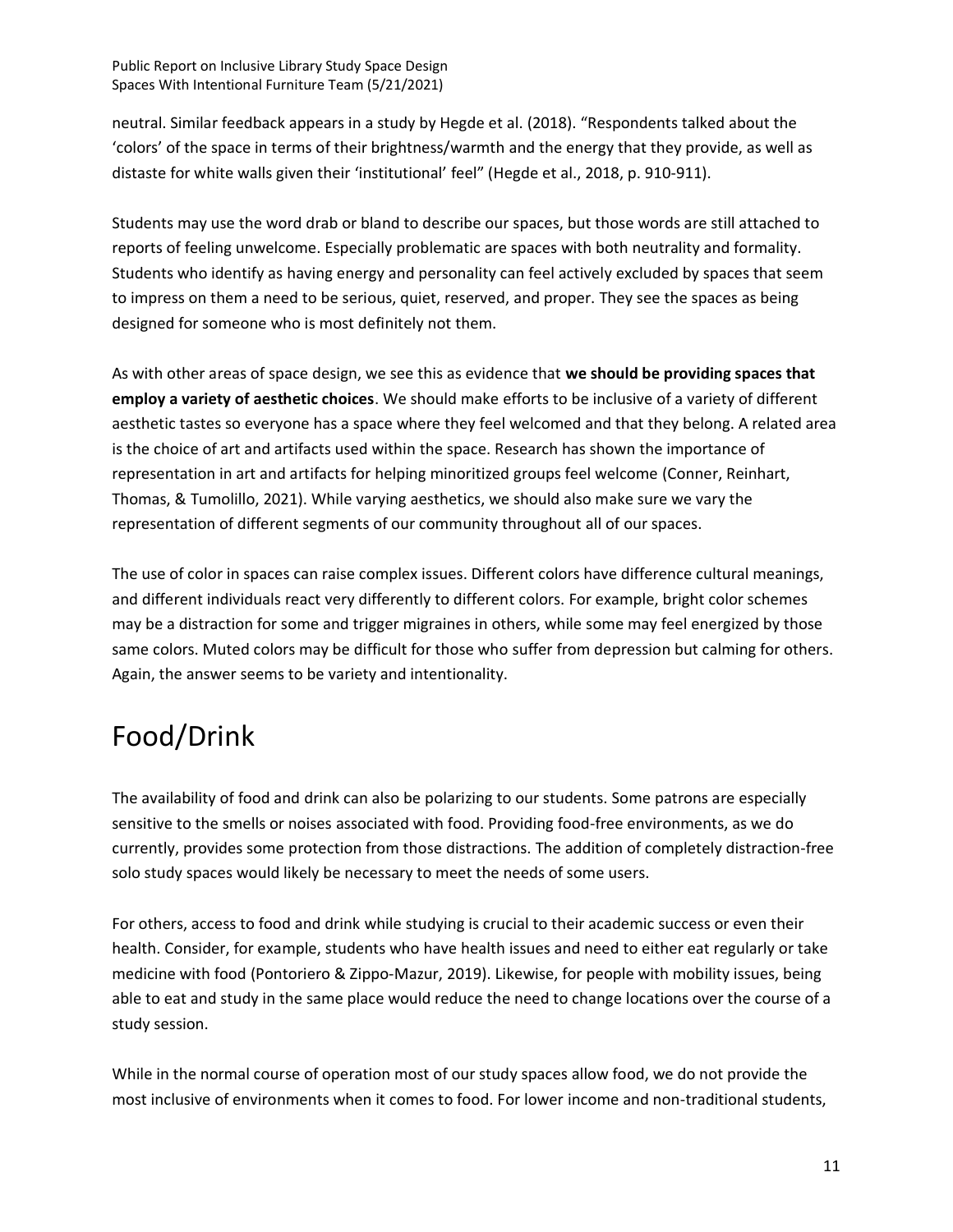the library may represent one of the few places where they can study with ample space and limited distractions with no expectations of making a purchase (Couture et al., 2021). Certain food-related amenities in libraries have a higher impact on these students because it is harder for them to commute back and forth between home and campus, and they may not be able to afford to purchase food while on campus. Offering amenities like access to a microwave and a refrigerator can be a huge source of support for these students.

### <span id="page-11-0"></span>Signage

Signage is a mandatory part of making any library feel welcoming. Signage is used in libraries to help patrons navigate our spaces and materials, understand our policies, mark our meeting rooms and amenities, give instructions on how to use our equipment, etc. Both the style and content of our signage have an impact on the inclusiveness of our spaces.

Navigational signage has been explored in a previous signage assessment, published internally. The findings show that many of our spaces are invisible from the main navigational pathways and that we should have large, clear navigational signage available at major transition points in the libraries. While usage of our kiosks for wayfinding has not been investigated deeply, a preliminary proposal (also published internally) suggests adding or moving kiosks to places where patrons are likely to be looking for help, especially with wayfinding.

With any signage, the quantity of text should be as low as possible, and the text should avoid unusual phrases or jargon. Rather than expecting patrons to understand how a library works already, signage should attempt to document the "unwritten rules" – for example, who is permitted to use the various spaces in our libraries. Non-verbal content like pictures or icons can reinforce concepts. Colors and layout, however, should be kept simple. There are neurodiversity concerns with designs that have bright, contrasting colors and cluttered layouts (Pun & Owen, 2019).

Signage in multiple languages should also be considered. A multilingual glossary maintained for libraries may be helpful (State Library of New South Wales, 2021).

Using large, sans serif font is always best (never smaller than 16 point). ADA requirements include using fonts such as Helvetica, Futura, Eras, Optima, Avant Garde, Trebuchet, Verdana, Vag Rounded, Franklin Gothic, or Frutiger. The finish should be non-glare and characters and symbols must contrast with background. Height should be 60 inches from centerline of sign to the finished floor.

Some people find talking to a person more helpful than signage, especially due to multiple naming structures in the libraries and on campus in general. In this case, helping the patron find staff may still require signage. Mobility issues can make it very difficult to obtain help when far away from a service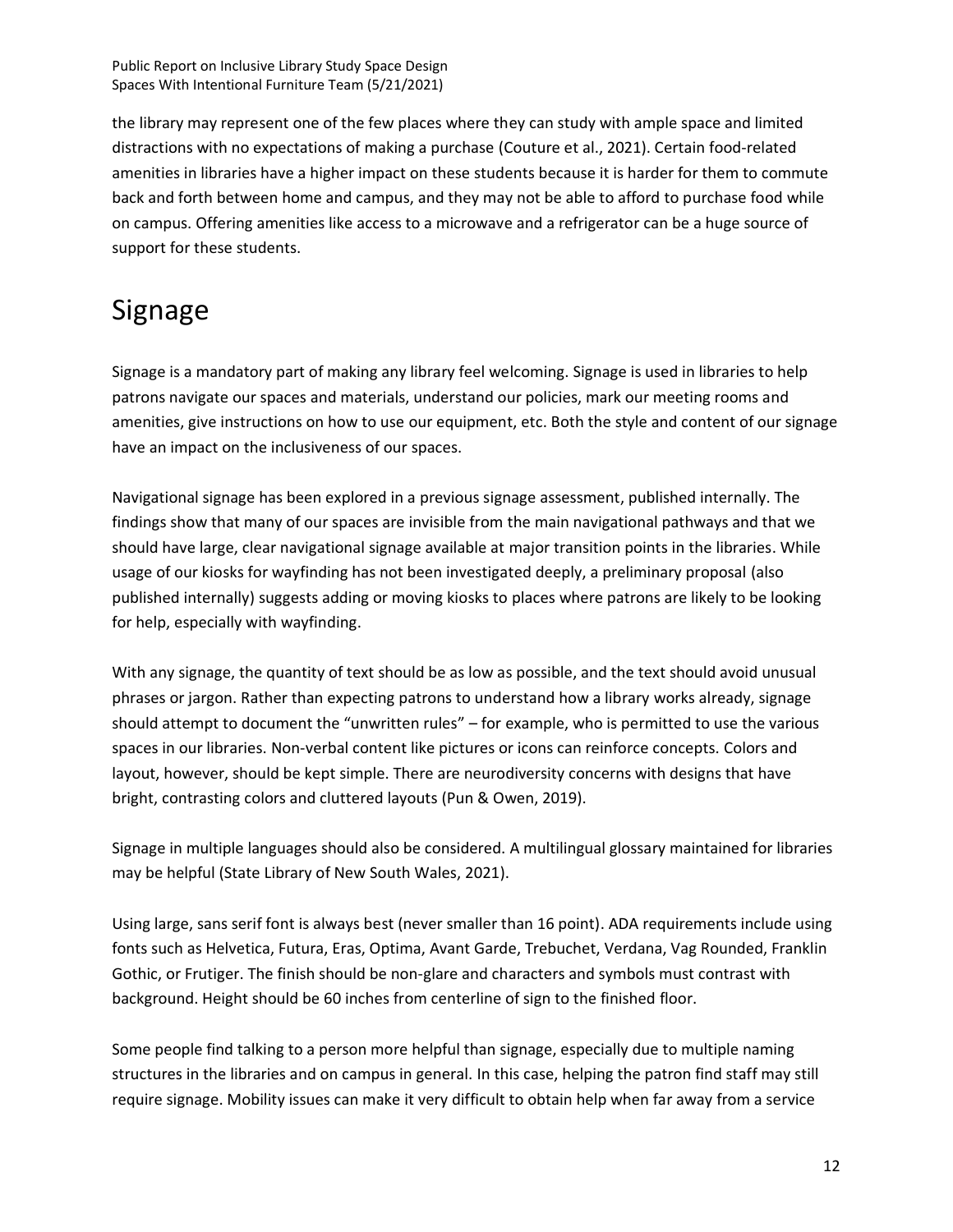desk. Some signage has already been added to prominent locations in the Perkins and Bostock buildings to highlight our chat and phone number options for reaching staff, but additional locations for this information may be useful (for example, embedded in stacks or directory signage).

### <span id="page-12-0"></span>Websites about Spaces

Students' sense of belonging in a space is crucial to their success, and libraries need a variety of spaces to promote that belonging. As part of providing spaces, though, libraries need to facilitate students' ability to find the spaces that work for them (Broughton, 2019). For people with disabilities especially, library websites should document spaces in detail so patrons can understand what spaces they will encounter in advance (Brunskill, 2020).

Brunskill (2020) suggests that library websites about spaces should include the following content:

- details about navigating physical spaces (maps, floorplans, photos)
- sensory information for spaces (noise, privacy, lighting, chemical sensitivity)
- physical building accessibility
- parking/transportation information
- disability services contact (with name, contact form)
- assistive technologies hardware and equipment
- any accessibility problems with spaces

When advertising services intended to assist people with disabilities, note that some accommodations and services are helpful for multiple groups or even for everyone. For example, "…the majority of the libraries that offered retrieving materials services indicated that these services were intended for library users with mobility concerns, but participants in this study with anxiety, depression and attention disorders also articulated that they would find these services helpful" (Brunskill, 2020, p. 781). Trying to advertise such services to a single group of patrons may exclude others who would benefit from the same service.

### <span id="page-12-1"></span>References

- Aarts, H., & Dijksterhuis, A. (2003). The Silence of the Library: Environment, Situational Norm, and Social Behavior. *Journal of Personality and Social Psychology*, *84*(1), 18–28. https://doi.org/10.1037/0022-3514.84.1.18
- Andrews, C., Wright, S. E., & Raskin, H. (2016). Library Learning Spaces: Investigating Libraries and Investing in Student Feedback. *Journal of Library Administration*, *56*(6), 647–672. https://doi.org/10.1080/01930826.2015.1105556

Bird, C. P., & Puglisi, D. D. (1984). Noise reduction in an undergraduate library. *Journal of Academic*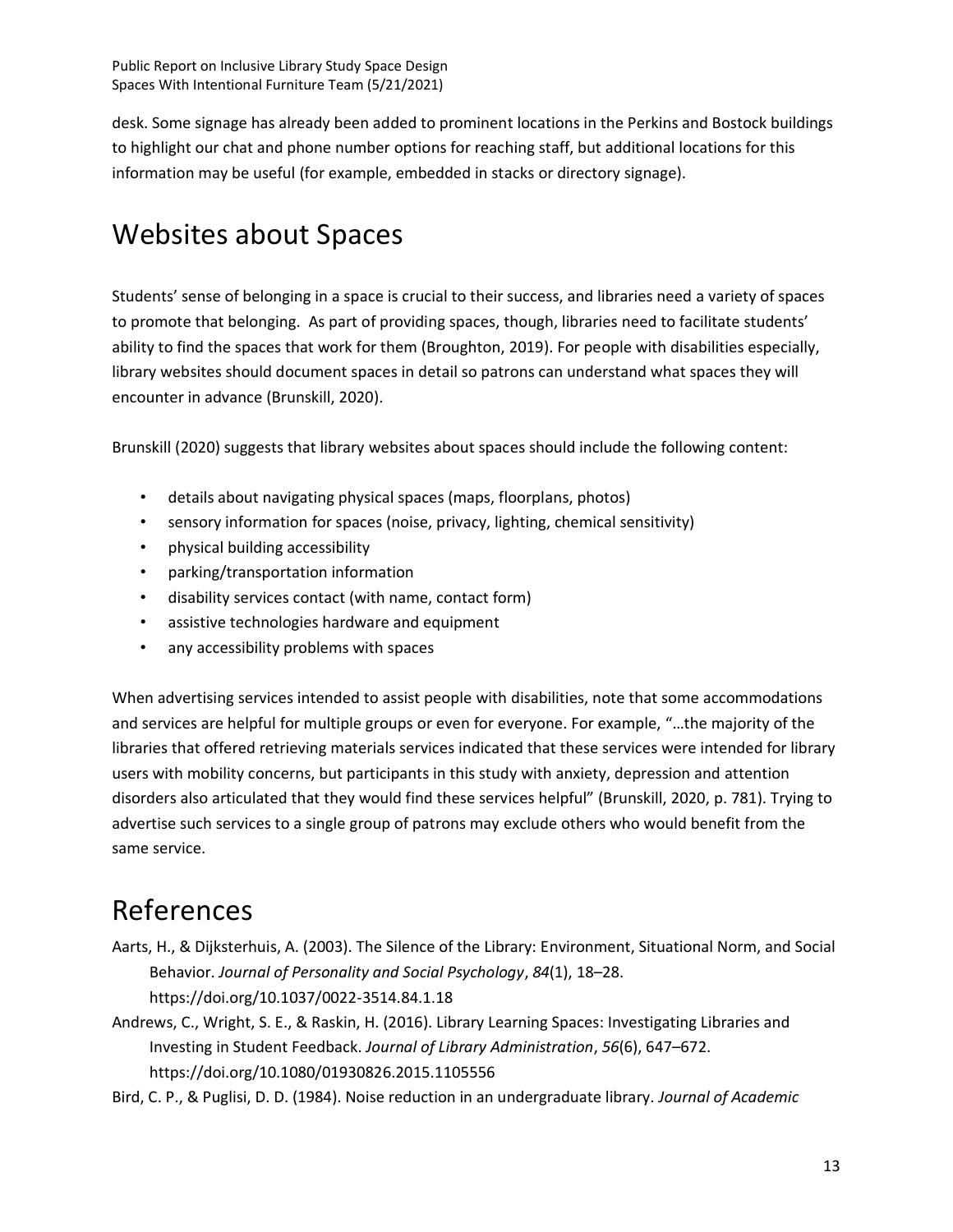*Librarianship*, *10*(5), 272–277. Retrieved from https://search-ebscohost-

com.proxy.lib.duke.edu/login.aspx?direct=true&db=bth&AN=7816551&site=ehost-live&scope=site

- Both, K., Heitor, T., & Medeiros, V. (2013). Spaces for knowledge: Strategies in Academic Library planning and design. In Y. O. Kim, H. T. Park, & K. W. Seo (Eds.), *Proceedings of the Ninth International Space Syntax Symposium*. Seoul: Sejong University. Retrieved from http://sss9sejong.or.kr/paperpdf/bmp/SSS9\_2013\_REF024\_P.pdf
- Broughton, K. M. (2019). Belonging, Intentionality, and Study Space for Minoritized and Privileged Students. In D. M. Mueller (Ed.), *Recasting the Narrative: The Proceedings of the ACRL 2019 Conference, April 10–13, 2019, Cleveland, Ohio* (pp. 1–11). Chicago: Association of College and Research Libraries. Retrieved from

http://www.ala.org/acrl/sites/ala.org.acrl/files/content/conferences/confsandpreconfs/2019/Belo ngingIntentionalityStudySpace.pdf

- Brunskill, A. (2020). "Without That Detail, I'm Not Coming": The Perspectives of Students with Disabilities on Accessibility Information Provided on Academic Library Websites. *College & Research Libraries*, *81*(5), 768–788. https://doi.org/10.5860/crl.81.5.768
- Conner, A., Reinhart, E., Thomas, G., & Tumolillo, M. A. (2021). SPARQTools: Space Reface Toolkit. Retrieved March 17, 2021, from http://sparqtools.org/spacereface
- Couture, J., Bretón, J., Dommermuth, E., Floersch, N., Ilett, D., Nowak, K., … Watson, R. (2021). "We're Gonna Figure This Out": First-Generation Students and Academic Libraries. *Portal: Libraries and the Academy*, *21*(1), 127–147. https://doi.org/10.1353/pla.2021.0009
- Cruz, A. M. (2019). Intentional integration of diversity ideals in academic libraries: A literature review. *Journal of Academic Librarianship*, *45*(3), 220–227. https://doi.org/10.1016/j.acalib.2019.02.011
- Franks, J. E., & Asher, D. C. (2014). Noise Management in Twenty-First Century Libraries: Case Studies of Four U.S. Academic Institutions. *New Review of Academic Librarianship*, *20*(3), 320–331. https://doi.org/10.1080/13614533.2014.891528
- Gibson, A. N., & Hughes-Hassell, S. (2017). We will not be silent: Amplifying marginalized voices in LIS education and research. *Library Quarterly*, *87*(4), 317–329. https://doi.org/10.1086/693488
- Hegde, A. L., Boucher, T. M., & Lavelle, A. D. (2018). How do you work? Understanding user needs for responsive study space design. *College and Research Libraries*, *79*(7), 895–915. https://doi.org/10.5860/crl.79.7.895
- *Insights, Applications + Solutions: Active Learning Spaces*. (2014). Retrieved from https://www.steelcase.com/content/uploads/2015/01/Steelcase-Education-Insights-Guide-Version-4.pdf
- Luyben, P. D., Cohen, L., Conger, R., & Gration, S. U. (1981). Reducing Noise in a College Library. *College & Research Libraries*, *42*(5), 470–481. https://doi.org/10.5860/crl\_42\_05\_470
- Mohanty, S. (2002). *Physical Comfort in Library Study Environments: Observations in Three Undergraduate Settings*. University of North Carolina at Chapel Hill. https://doi.org/10.17615/mne6-v039
- Pierard, C., & Baca, O. (2019). Finding the sonic sweet spot: Implementing a noise management program in a library learning commons. *Journal of Access Services*, *16*(4), 125–150.